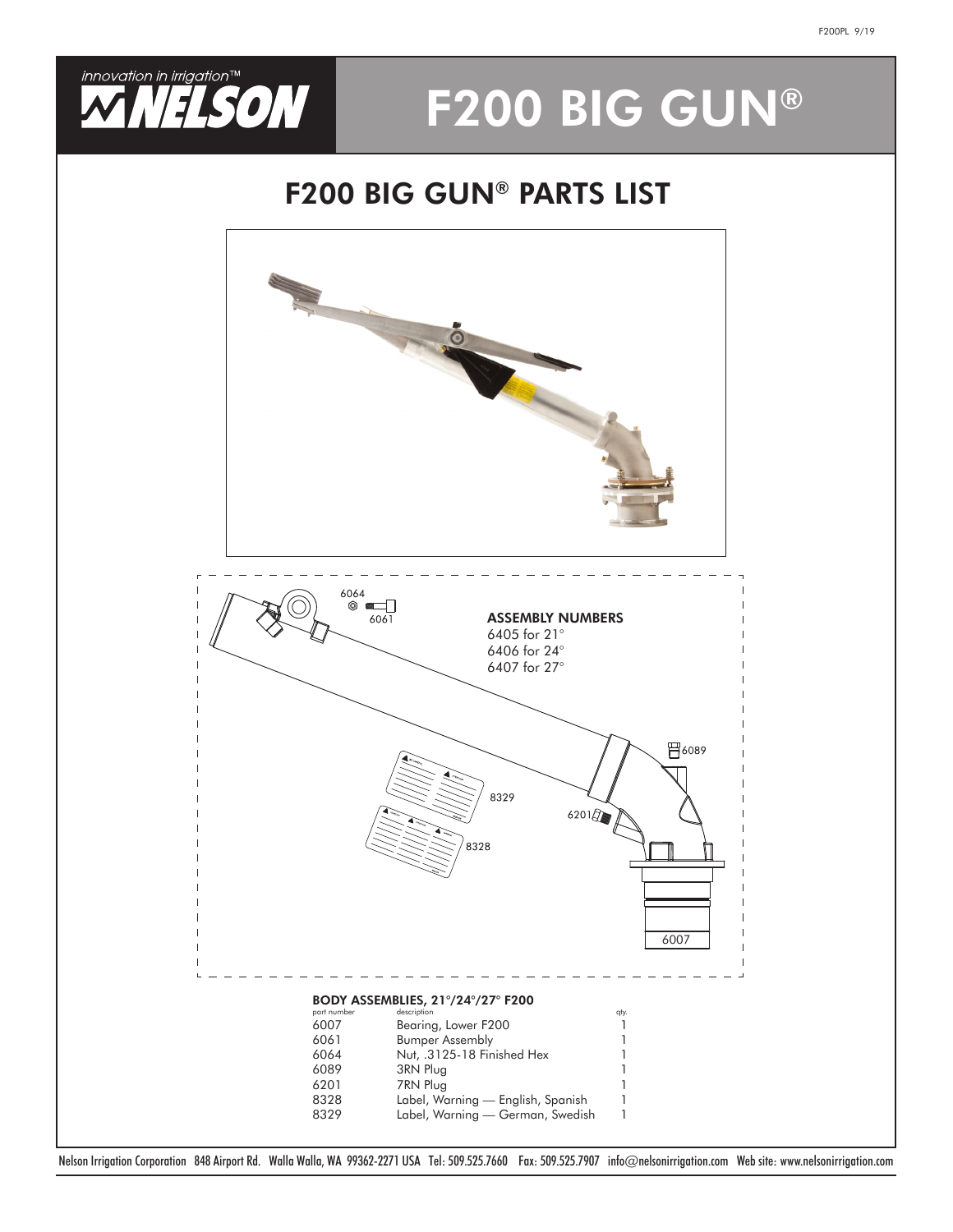

### F200 BIG GUN ® PARTS LIST



Nelson Irrigation Corporation 848 Airport Rd. Walla Walla, WA 99362-2271 USA Tel: 509.525.7660 Fax: 509.525.7907 info@nelsonirrigation.com Web site: www.nelsonirrigation.com

9/19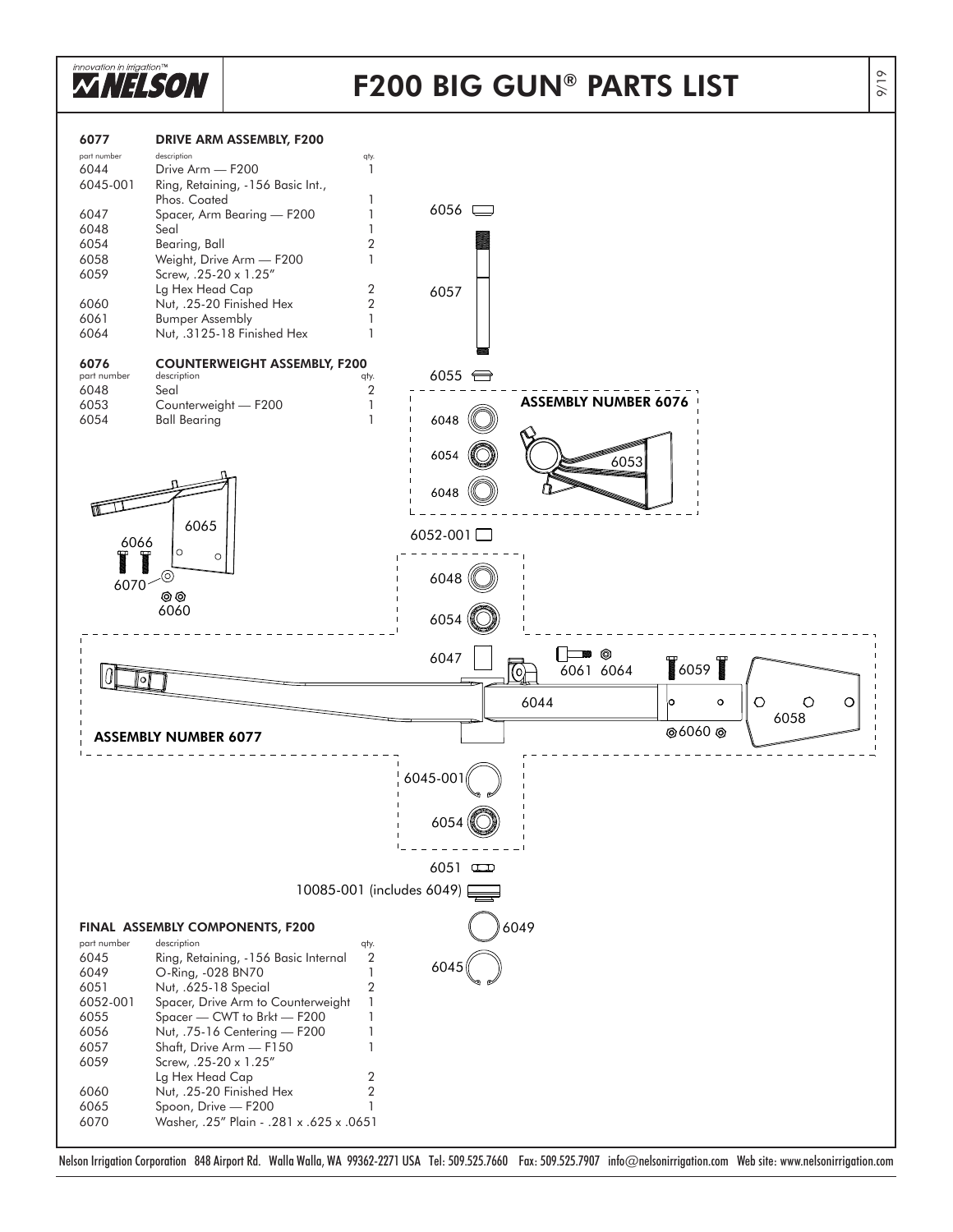

### F200 BIG GUN® PARTS LIST



| 7233        | <b>HOUSING/BRAKE GROUP — F200</b> |                   |
|-------------|-----------------------------------|-------------------|
| part number | description                       | qty.              |
| 6008        | Ring, Brake — F200                |                   |
| 6009        | Ring, Friction - F200             |                   |
| 6010        | Screw, .3125-18 x .75"            |                   |
|             | Lg Hex Head Cap                   | 6                 |
| 6011        | O-Ring, -431 BN70 IL              | 1                 |
| 6014        | Ring, Retaing, -375               | 1                 |
| 6016-001    | O-Ring, -342 BN70 IL              |                   |
| 6017        | Screw, .375-16 x 2"               |                   |
|             | Lg Hex Head Cap                   | 3                 |
| 6020        | Spacer, Spring - F200             | 3                 |
| 6021        | Spring, Brake - F200              | 3                 |
| 6022        | Nut, .375-16 Hex Jam              | 3                 |
| 6081        | Nut, .375-16 Finished Hex         | 9                 |
| 6083        | Stud, Brake — F200                | 3                 |
| 6086        | Cover, Full Circle — F200         | 1                 |
| 9109        | Bearing, Ball                     |                   |
| 10723       | Housing Assy, Nelson Flg — F200   |                   |
| 10978       | Grease, Lubriplate Low-Temp       | $25 \text{ oz}$ . |

#### MOUNTING HARDWARE

| description               | qty. |
|---------------------------|------|
| Gasket, Flange            |      |
| Screw, .375-16 x 1.50"    |      |
| Lg Hex Head Cap           | 6.   |
| Nut, .375-16 Finished Hex | 6.   |
|                           |      |

Nelson Irrigation Corporation 848 Airport Rd. Walla Walla, WA 99362-2271 USA Tel: 509.525.7660 Fax: 509.525.7907 info@nelsonirrigation.com Web site: www.nelsonirrigation.com

9/19